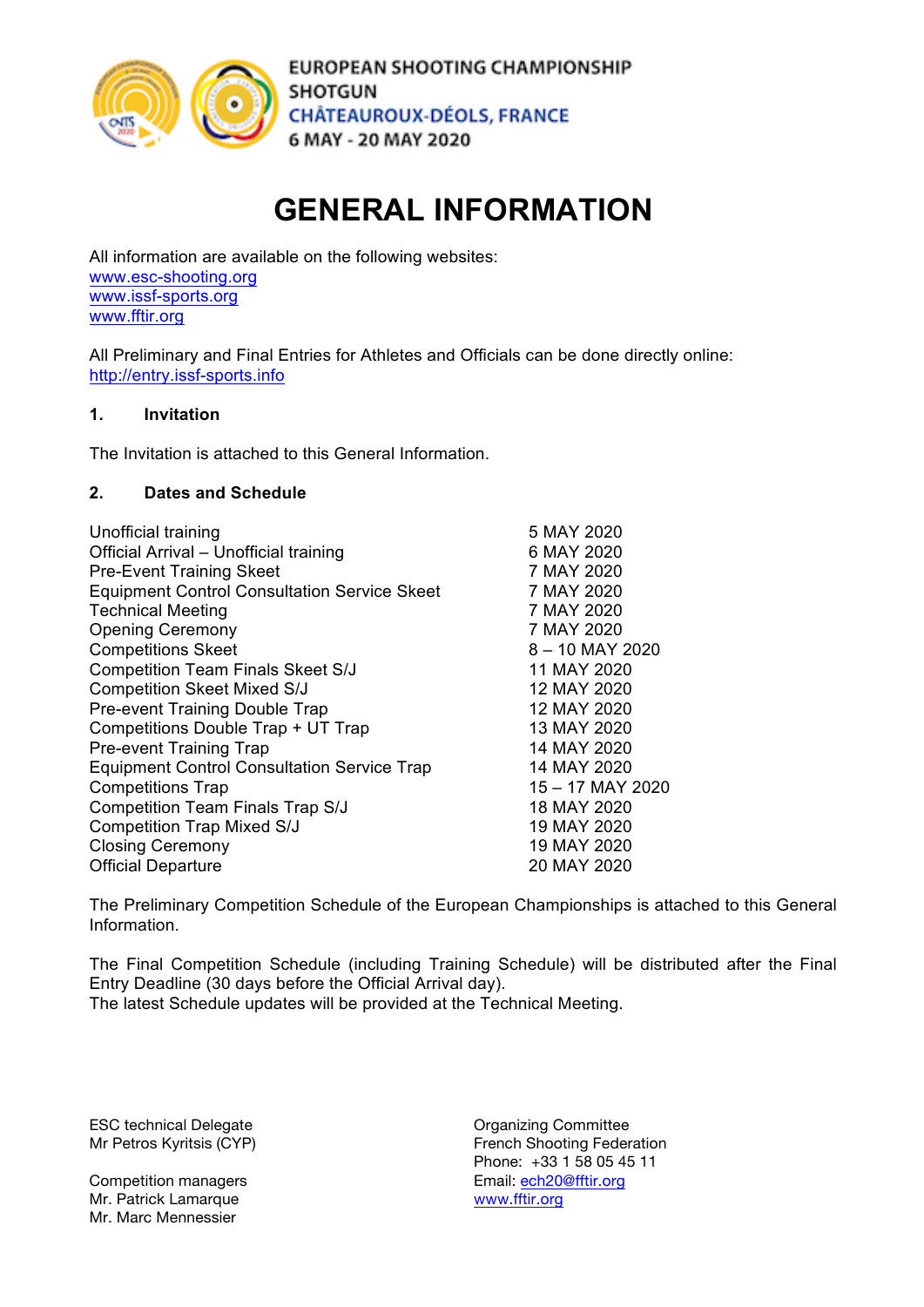

#### **3. Rules and Regulations**

The European Championships will be conducted according to the ISSF Rules and Regulations "Edition 2017 (Second Print, 2018). Detailed information is available on the ISSF website www.issfsports.org

ESC Juries will be designated by the ESC Presidium to supervise the European Championships. Qualified Range Officers / Referees holding applicable ISSF licenses will conduct the competitions.

#### **Shotgun Equipment**

All skeet athletes must have ISSF seals with serial numbers on their marker tapes. Any shooting vests that do not have ISSF seals on the marker tapes must be submitted to Equipment Control for inspection and the affixing of a seal before the competition.

Equipment Control will be conducted according to ISSF Rules using approved, calibrated instruments. Pre-competition testing is not mandatory, however, athletes are responsible for competing with legal equipment and clothing. All athletes are urged to submit any doubtful equipment and clothing to Equipment Control or the Shotgun Jury for checking before the competition. All athletes are subject to being selected for random testing during the competition. Athletes found to be in violation of the rules for guns or skeet marker tapes will be disqualified.

#### **Cartridge Controls**

During Qualification, athletes whose cartridges are to be tested are selected by a computer draw. Between 10% and 18% of the athletes participating in an event will be selected for cartridge testing. Two (2) plus four (4) cartridges will be selected from each athlete and placed in separate labeled envelopes. The two (2) cartridges must be tested, first. If both cartridges weight 24.50 g or less, no further action will be taken. If one (1) or both cartridges weight more than 24.50g, then the four (4) cartridges in the second envelope must be tested. If the average of the six (6) cartridges weight more than 24.50 g, then the athlete must be disqualified (DSQ).

During Final, all six (6) finalists must be tested using the same procedure. The Finalists or their Coaches/Officials must bring, as early as possible, but not later than 30 minutes before the scheduled start of the Final (Reporting Time), all the cartridges that will be used during the Finals and place them in separate Cartridge Control Boxes on the Finals field of play. The Finalists must report at least 15 minutes before the start of the Final. The Equipment Control Jury will take the necessary samples from the boxes, and the boxes will be sealed. The boxes must be left under the supervision of Equipment Control Jury Member on the FOP. Once ammunition is placed in the box and sealed, only the Equipment Control Jury or the Finalist can remove ammunition from the box. No additional cartridges are brought to a Finalist during Finals. All cartridge controls must be completed before the start of the Presentation of the Finalists. Any disqualified (DSQ) athlete will not be allowed to participate in the Finals (There will be no elimination for 6th place; the first elimination will be for 5th place).

#### **Colored Wads**

Only transparent or translucent wads with no color may be used.

ESC technical Delegate **Committee** Committee

Competition managers example and the mail: ech20@fftir.org Mr. Patrick Lamarque **WARES** WWW.fftir.org Mr. Marc Mennessier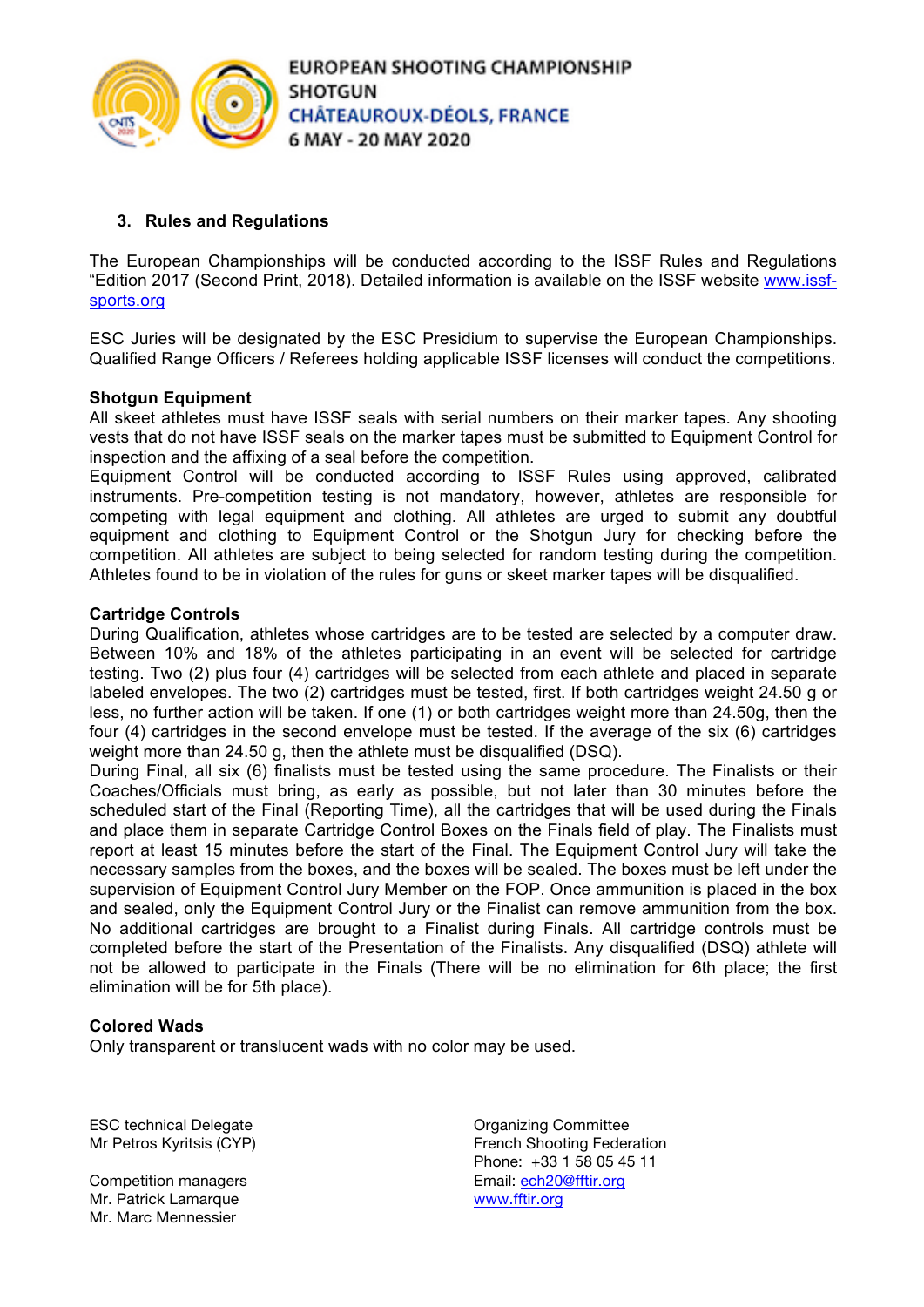

#### **If an athlete uses ammunition that is not in accordance with Rule 9.4.3.1 a), then the athlete must be disqualified (DSQ)**

#### **4. Participation**

#### **Individual Events**

ESC Member Federations may enter a maximum of three (3) athletes in each ECH event. Up to two (2) additional athletes per Olympic event may be invited to shoot for MQS (out of competition), but only if the range capacity allows additional participants. (ESC Rule 6.5.7.1) These two (2) additional athletes must not be ranked in the official result list. They must be listed separately according to their results, but without ranking and their scores cannot be recognized as World Records or European Records (ESC Rule 6.5.7.1.1).

Exchange of an athlete competing for individual and/or team results with a MQS athlete is not permitted. A MQS athlete may replace a withdrawn team athlete. The withdrawn team athlete may not shoot for MQS.

Replacements may only be made in the teams of 3 (three) registered for team events, but only from those (including MQS athletes) already registered for these championships.

#### **Juniors**

Juniors are athletes who will be under the age of 21 on  $31<sup>st</sup>$  December 2020. Juniors may participate in the men's and women's competitions but in one category only (either in the junior's or in the senior's events) at the same championship (place and period).

#### **Events Men**

Trap Men Double Trap Men Men Skeet Men

#### **Events Men Junior**

Trap Men Junior Double Trap Men Junior Skeet Men Junior

#### **Events Women**

Trap Women Double Trap Women Skeet Women

#### **Events Women Junior**

Trap Women Junior Double Trap Women Junior Skeet Women Junior

#### **Mixed Team Events (each team will be composed by one Man and one Woman)**

Trap Mixed Team / Trap Mixed Team Junior Skeet Mixed Team / Skeet Mixed Team Junior

ESC Member Federations may enter a maximum of two (2) teams per mixed team event, consisting of one (1) man and one (1) woman.

ESC Member Federations may enter a maximum of two (2) teams per mixed team junior event, consisting of one /1) man junior and one (1) woman junior.

ESC technical Delegate **Committee** Committee

Competition managers example and the mail: ech20@fftir.org Mr. Patrick Lamarque **WARES** WWW.fftir.org Mr. Marc Mennessier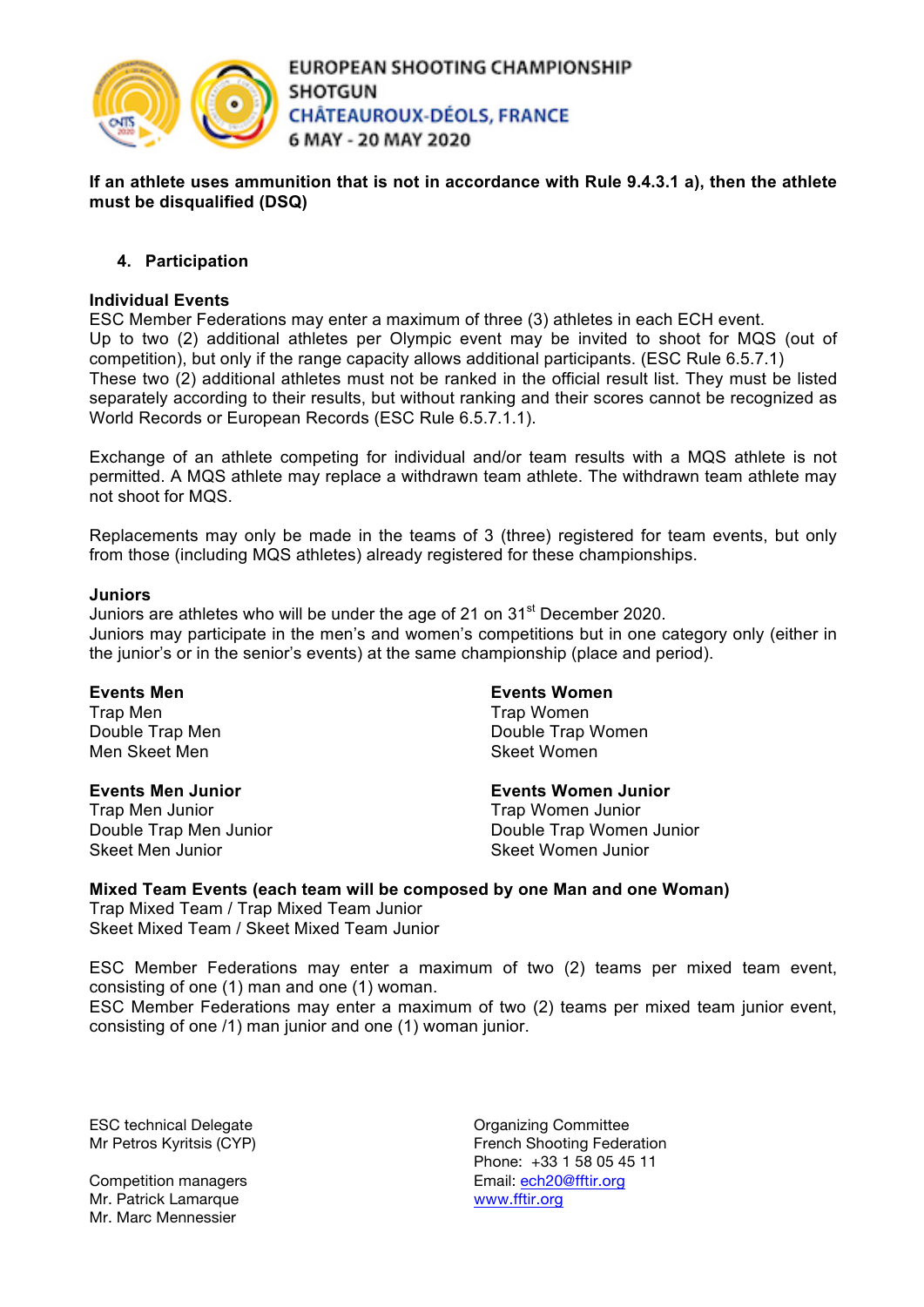

#### **New Team Finals (Trap and Skeet) Men, Men Junior, Women, Women Junior**

The top eight (8) teams (3 members each team) in the Men, Women, Men Junior and Women Junior categories, after the qualification stage will compete on day 3 of the shotgun schedule of Trap and Skeet, in a final stage with Quarter Final, Semi Final and 2 Medal Matches, to decide the European Championship top 3 teams (Gold, Silver, Bronze) in each category.

#### **ISSF ID Number**

All athletes must sign an "Athlete's Declaration" and have an official ISSF ID number issued before participation in the European Championships.

Athletes without an ISSF ID number will not be allowed to participate. ISSF ID numbers can be obtained from the ISSF Headquarters by using the official application form.

#### **Quota Places and MQS**

Quota Places for 2020 Olympic Games Tokyo (JPN), will be awarded according to the ISSF Qualification System. (Trap Men 1 Quota, Trap Women 1 Quota, Skeet Men 2 quotas and Skeet Women 2 quotas). Detailed information is available on the ESC website www.esc-shooting.org Results obtained during this ESC European Championships will be recognized also as MQS for the 2020 OG. MQS for the 2020 OG will be open also to all other ISSF Member Federation (2 athletes/event max), if they wish to participate, but ony if the range capacity allows additional participants.

#### **5. Entry Process**

Please complete the attached Registration Forms (Annex  $1 - 9$ ) and return them by the set deadlines. Preliminary and Final Entries for Athletes and Officials must be returned to the ISSF Headquarters.

All other Registration Forms must be returned to the Organizing Committee (see also: Summary of Deadlines).

#### **Preliminary Entries**

ESC Member Federations entering the European Championships must submit the Preliminary Entries not later than  $6<sup>th</sup>$  JANUARY 2020.

Please use the ISSF Online Registration Service http://entry.issf-sports.info, or exceptionally complete the Preliminary Entry Form (Annex 1) and return it by email or fax to the ISSF Headquarters.

#### **Final Entries**

ESC Member Federations must forward their Final Entries directly to the ISSF HQ. The Final Entry Deadline (30 days before the Official Arrival day) is  $6<sup>th</sup>$  APRIL 2020.

Please use the ISSF Online Registration Service http://entry.issf-sports.info, or exceptionally complete the Final Entry Forms (Annex 3) and return them by email of fax to the ISSF Headquarters.

#### **Late Entries**

Late Entries will only be accepted until the Late Entry Deadline (3 days before the Official Arrival day) which is  $3<sup>rd</sup>$  MAY 2020, if the maximum number of athlete entries has not been reached.

ESC technical Delegate **Committee** Committee

Mr. Patrick Lamarque **WARES** WWW.fftir.org Mr. Marc Mennessier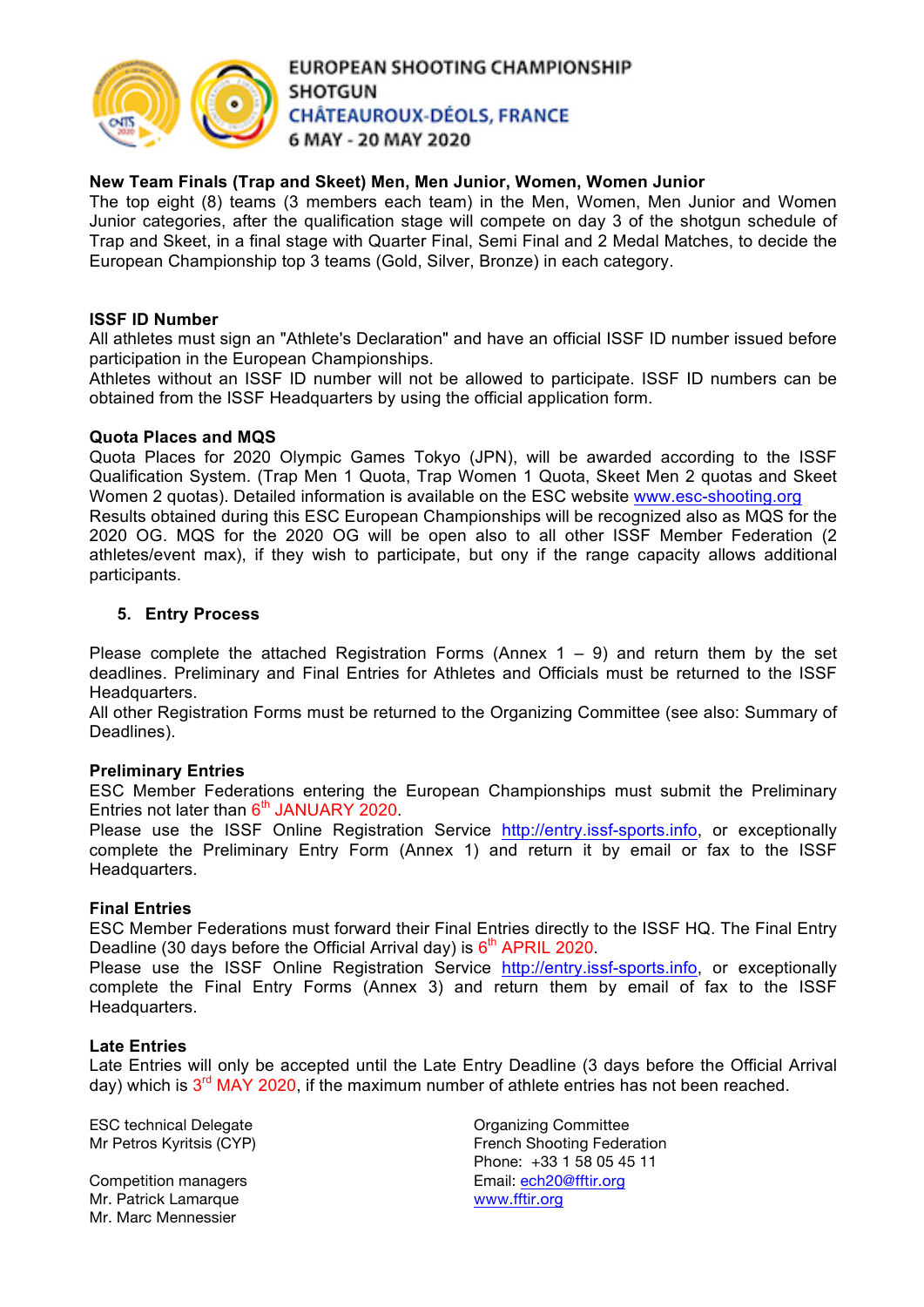

Any additional entries received after the Late Entry Deadline, from  $4<sup>th</sup>$  MAY 2020 onwards, may not participate.

**Important Note:** Until 3 days Late Entry Deadline, the change of names / athletes within an event in the Final Entries is possible without restriction and additional fees.

#### **Entry Changes after the Late Entry Deadline**

From  $4<sup>th</sup>$  MAY 2020 onwards, only the following changes in the Final Entries are permitted:

- a) Replacement of a registered athlete by another already registered athlete in another event can be made only before 12:00h the day before the Pre-Event Training for that event.
- b) Change of Status in an event: a MQS athlete can replace a withdrawn team athlete. The withdrawn team athlete may not shoot for MQS. The exchange of athletes within an event is not permitted.

#### **Entry Confirmation upon arrival**

All Team Leaders of the ESC Member Federation delegations must report to the OC Entries Official and confirm the Final Entries. Entry confirmation must be completed before 12:00 the day before the Pre- Event Training.

#### **Cancellation**

Any ESC Member Federation that reduces the number of athletes listed in their Final Entries after the Final Entry Deadline  $(6<sup>th</sup> APRIL 2020)$  must pay all applicable fees and costs including entry fees according to the number of athletes and entries on the Final Entry Forms originally received. If the applicable fees and costs are not paid no member of that federation may participate.

#### **Entry Fee**

The entry fees include all charges for registration, local transportation between shooting range and official hotels and doping control.

The Entry Fees DO NOT include the Pre-Event and Unofficial Trainings.

| Fee        |        | <b>Description</b>                                                        |
|------------|--------|---------------------------------------------------------------------------|
| <b>EUR</b> | 170,00 | Fee per athlete / per event                                               |
| <b>EUR</b> | 135,00 | Fee per Mixed Team / per event                                            |
| <b>EUR</b> | 135,00 | Fee per Team / per event                                                  |
| <b>EUR</b> | 50,00  | Fee per Official                                                          |
| <b>EUR</b> | 50,00  | Additional Late Entry Fee per athlete / per event                         |
| <b>EUR</b> | 170,00 | Cancellation Fee per athlete / per event                                  |
| <b>EUR</b> | 135,00 | Cancellation Fee per Team / Team Mixed / per event                        |
| <b>EUR</b> | 8,00   | Pre-event and Unofficial Training Fee per round Trap / Skeet (25 targets) |
| <b>EUR</b> | 10.00  | Pre-event and Unofficial Training Fee per round Double Trap (30 targets)  |

#### **Payment of Entry Fees**

Registration and payment of the Entry Fees will be carried out at the shooting range, or Swift prior to arrival.

ESC technical Delegate **Committee** Committee

Mr. Patrick Lamarque **WARES** WWW.fftir.org Mr. Marc Mennessier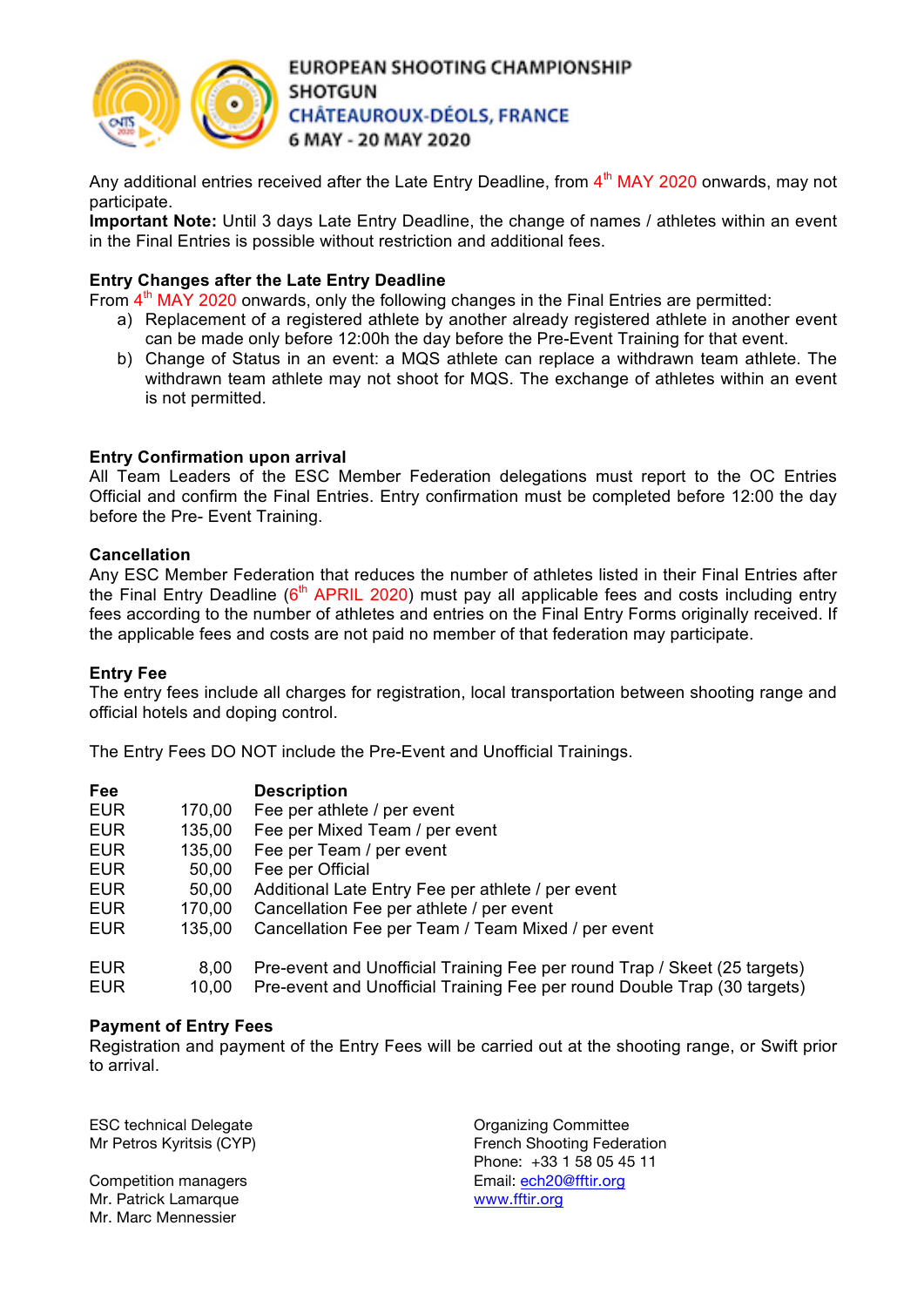

Payments must be made in Euro and, if made through bank transfer, the amounts must be net of any bank charges.

At the range only cash money and credit cards will be accepted. Personal checks or traveler's checks will not be accepted. Bank details for early bank transfer

| Beneficiary: | FEDERATION FRANÇAISE DE TIR       |
|--------------|-----------------------------------|
| Bank:        | CA DU CENTRE OUEST                |
| Branch.:     | <b>AGENCE ENTREPRISES 36</b>      |
| Account N°:  | 19506 40000 28111656292 34        |
| IBAN:        | FR76 1950 6400 0028 1116 5629 234 |
| SWIFT:       | AGRIFRPP895                       |

Accreditation for Final Registration and payment is requested to be made by one (1) representative per each ISSF Member Federation. Please give a copy of the bank transfer voucher to the representative to bring with him/her to the Entry Confirmation if entry fees have been paid in advance.

**Payments for accommodation wmust be made with the Organizing Committee only, NOT with the hotels.** 

#### **Accreditation Process**

All persons involved in the European Championships (Athletes, Team Officials, ISSF/ESC Officials, OC Officials, Media) must have accreditations that clearly identify the accreditation holder (with photograph, family name and first name, nation and function) in order to use the local transportation and to enter controlled areas on the shooting range.

Accreditations (for persons registered before the Late Entry Deadline and who have a photograph in the ISSF database) will be prepared by the ISSF Headquarters and Organizing Committee. All other accreditations will be prepared by the Accreditation Office of the European Championship. Accreditations and BIB Numbers will be distributed by the Organizing Committee after payment of the entry fees.

#### **6. Venue and Facilities**

The European Championships will take place at the "C.N.T.S." Shooting Range in Châteauroux-Déols, France.

Address: Centre National de Tir Sportif Route de Lignières 36130 DÉOLS, France Web: www.cntir.com

ESC technical Delegate **Committee** Committee

Competition managers example and the mail: ech20@fftir.org Mr. Patrick Lamarque **WARES** WWW.fftir.org Mr. Marc Mennessier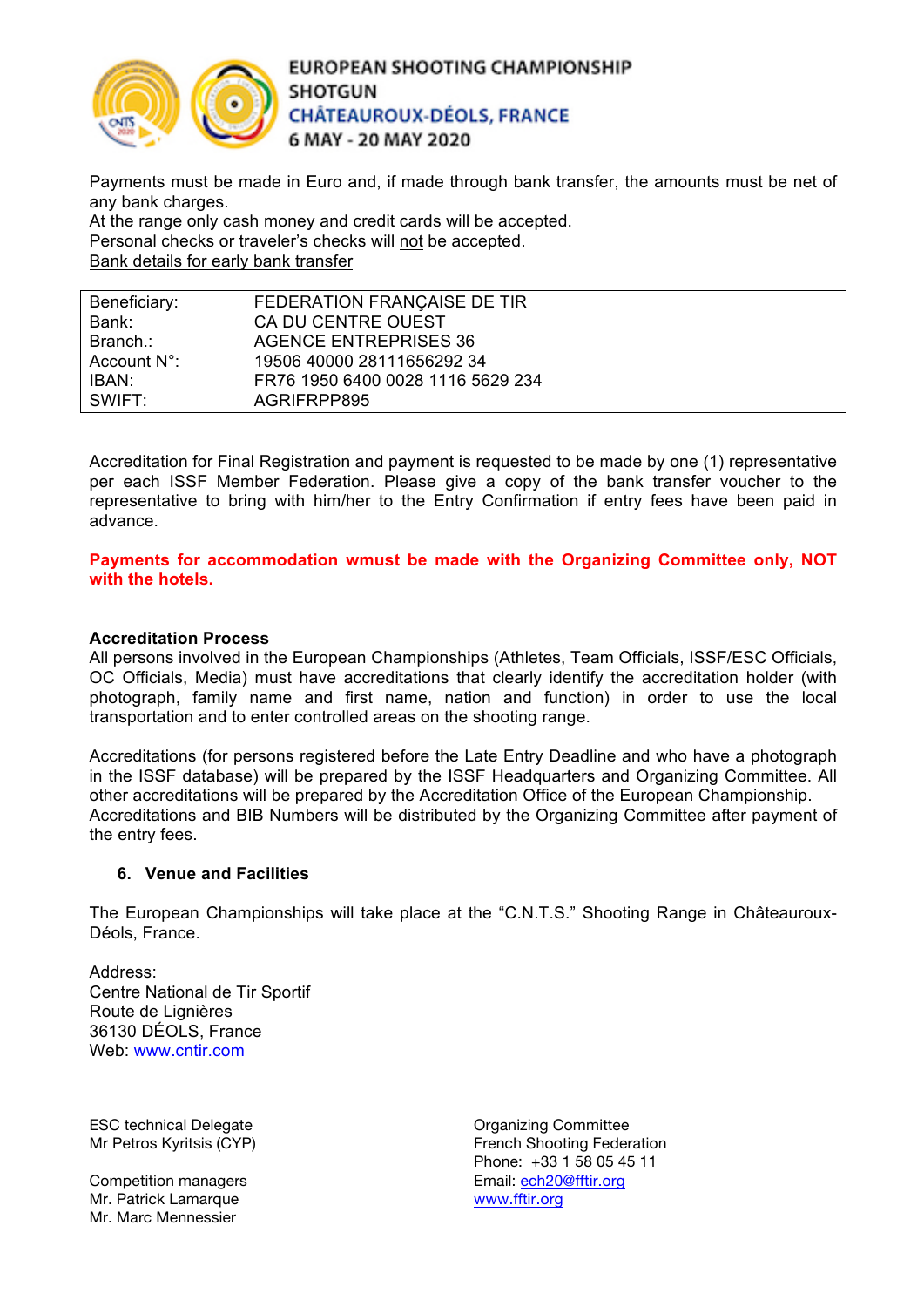

Googlemap link:

https://www.google.com/maps/place/Centre+National+de+Tir+Sportif+(C.N.T.S)/@46.8230589,1.5 46953,10.33z/data=!4m5!3m4!1s0x47fb08306478c37f:0xbad271bf230d18ee!8m2!3d46.8210192!4 d1.7574319?hl=fr

C.N.T.S. is situated in the tourist Center District, at a distance of 5 km from Châteauroux town, 230 Km from Paris.

Directions: Highway A20 Paris/Toulouse, Exit: Châteauroux-Centre.

After 5 km, turn to "La Martinerie" exit, you will see the panel board of the Shooting Club at the round-about (exit number 3) and drive straight for about 500 m.

The Shooting Club has five (5) combined ranges for Trap/Double Trap/Skeet equipped with Laporte and Elettronica Progetti acoustic release systems.

The Skeet ranges operate with acoustic release system.

All ranges are equipped with Progetti electronic scoreboards.

The firing direction of the shooting range is north.

The clays used for the European Championship will be ecological Laporte : standard orange for the Qualification, flash orange for the Finals.

#### **Food Service at the Shooting Range.**

The Shooting complex is facilitated with bar and restaurant offering drinks, refreshments, selfservice buffet, at reasonable prices.

Specific dietary requirements should be advised by the final deadline; every effort will be made to cater accordingly if sufficient notice is given.

#### **Rest area for the athletes**

A large rest area will be installed in the 10 m range of CNTS. Each nation will have its own space with table and chairs.

#### **Internet access**

A free WIFI access will be provided to all athletes in the rest area.

#### **7. Immigration and Customs Requirements**

#### **Entry Visa**

France is a member of the European Union and Schengen Agreement. EU Nationals are able to enter France with a valid passport or with a valid ID Card.

Countries are responsible to obtain a Visa if required. You can visit the French immigration website to check if you require a visa to enter France: **https://www.diplomatie.gouv.fr/en/**

ESC technical Delegate **Committee** Committee

Mr. Patrick Lamarque **WARES** WWW.fftir.org Mr. Marc Mennessier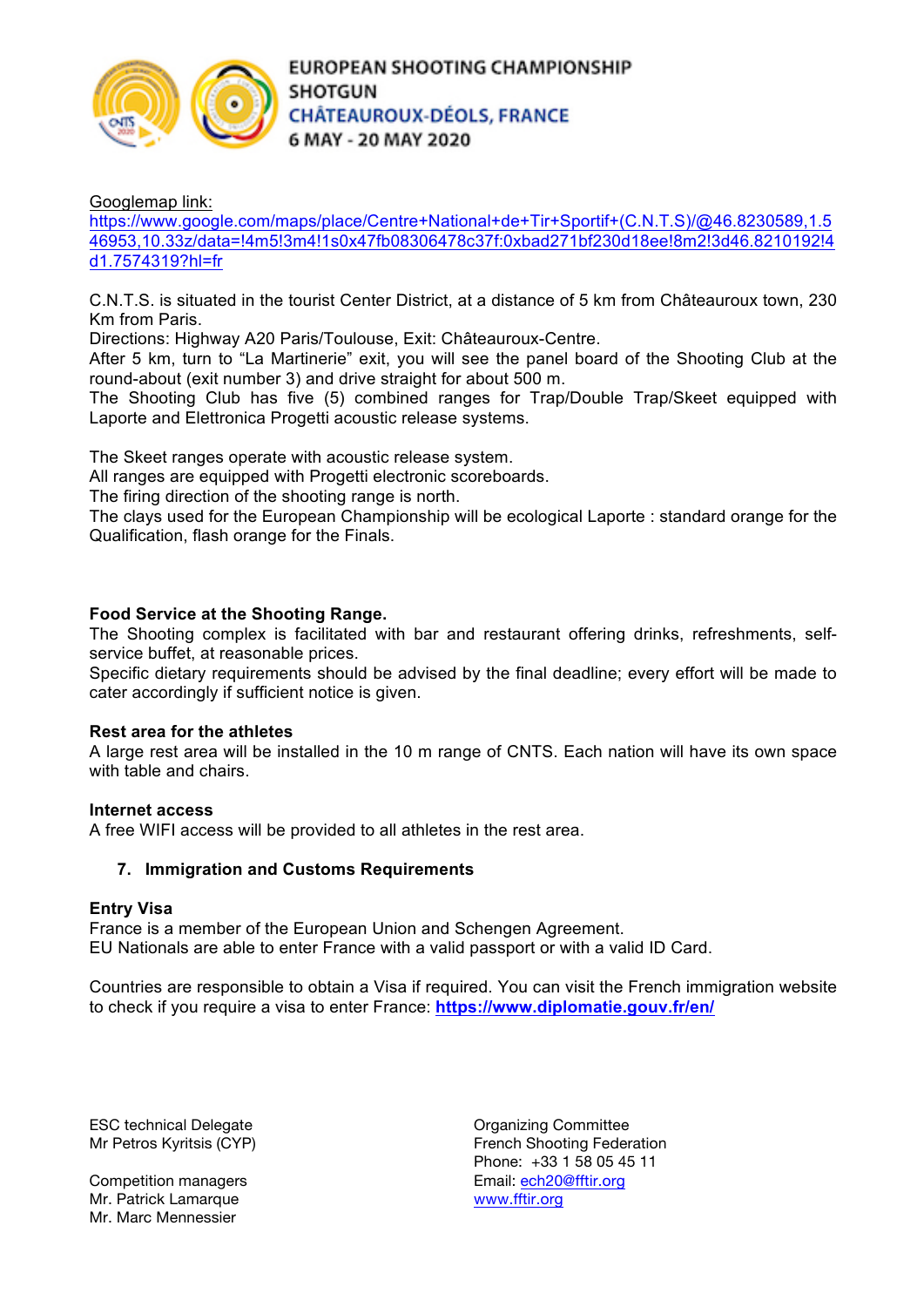

Those Federations who need a specific Invitation Letter to apply for a Sport Visa, must contact Organizing Committee to aid with your visa application process, please send the visa support form with the following details not later than  $6<sup>th</sup>$  MARCH 2020:

- Full name as in passport (No nick names please)
- Function in the team
- Passport number
- Passport expiry date
- Copy of passport (clear to see)

The French Shooting Federation has no influence on the Embassies and will only be able to provide invitations for the period of the European Championship and eventual pre-event training. No Visa will be granted upon arrival at the airport.

#### **Customs Formalities, import of Firearms**

European Union nationals holding a "European Firearms Card" can import to France their firearms without an auxiliary permission but they must be able to present a proof of their participation. However, they are requested to fill in the "Firearm & Ammunition Form" for Local Police security reasons. Upon receipt of the form duly filled in, the athletes travelling by plane will receive a nominative invitation letter to show the Police and Customs Authority together with the European Shotgun Certificate at arrival.

To the Athletes not holding the "European Firearms Card", the O.C. soon after receiving the "Firearm and Ammunition Form" duly filled in, will send the French Federation individual invitation and all athletes will have to fill at the French custom at the airport an "Temporary importation of firearm form" and make the same process on the way back also at the airport.

Non-European Union citizens are also advised to take with them a copy of their passport which will be handed to the Police station together with the other forms at arrival, in order to speed the procedure.

Police and Customs firearms formalities will take place upon arrival at the first airport on French National Territory and at the last one at departure.

The Organizing Committee will not be responsible with the French Police at the airport for any incorrect information provided by the NPC related to firearms and ammunition.

Any request to change the shotguns details after the deadline must be notified to the Organizing Committee until seven (7) days prior to arrival. Changes after that date will not be accepted.

All the delegations will be assisted to dispatch the Police and Customs procedures and escorted to the bus. Travellers will meet the assistants near to the luggage collection upon arrival. In case of failure, contact the O.C.

ESC technical Delegate **Committee** Committee

Mr. Patrick Lamarque **WARES** WWW.fftir.org Mr. Marc Mennessier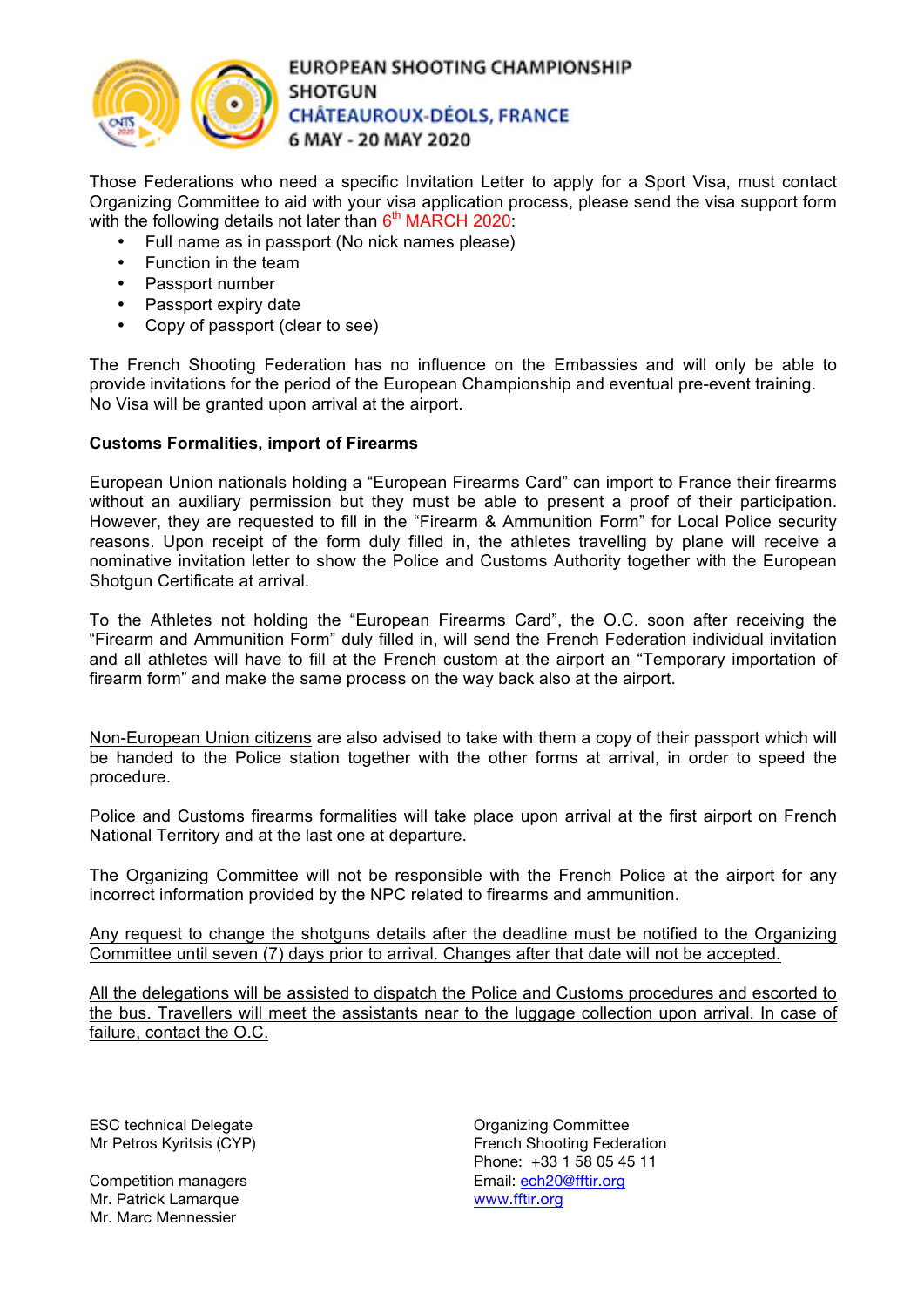

#### **8. Accommodation**

#### **Official Hotels**

The Delegations will be accommodated at 2\*\*, 3\*\*\* and 4\*\*\*\* star hotels situated at a distance of 5/40 km from the Shooting Range.

All the official hotels are facilitated with free wi-fi connection. Rates are intended per room per night and include buffet breakfast, service and tax.

Reservations will be made through the Organizing Committee and would be on a first come, first serve basis.

#### IMPORTANT!

Rooms requested before the official dates should be booked very early. We also recommend to send the hotel reservation forms by the deadline as we cannot guarantee for rooms after that date. We would like to remind all Delegations that it is strictly forbidden to cook in the hotel rooms.

Preliminary Hotel Reservations must be affected by:  $6<sup>th</sup>$  JANUARY 2020<br>Final Hotel Reservations must be affected by:  $27<sup>th</sup>$  MARCH 2020 Final Hotel Reservations must be affected by:

**Payments for accommodation (B&B) must be made directly with the Organizing Committee only, NOT with the hotels. The delegations will be responsible to pay directly to the Hotels any additional charges related to Extras, only.**

All bank fees are at the participant's expense.

Any change or cancellation must be notified to the Organizing Committee not to the Hotels. Reservations will not be guaranteed unless a deposit of 50% is received by the final hotel reservation form deadline.

#### **Penalty Fees for cancellation**

Free cancellation is possible till 27<sup>th</sup> MARCH 2020

From 27<sup>th</sup> MARCH to 20<sup>th</sup> APRIL 2020 the penalty is 50% of the total cost for any reserved and then cancelled room.

from  $20<sup>th</sup>$  APRIL 2020 onwards, the penalty fee will be equal to the 100% of the total cost for any reserved and then cancelled or not occupied room.

#### **NO penalty fee for cancellation will be charged by the hotels in case the Organizing Committee can replace the cancelled reservations with others.**

ESC technical Delegate **Committee** Committee

Mr. Patrick Lamarque **WARES** WWW.fftir.org Mr. Marc Mennessier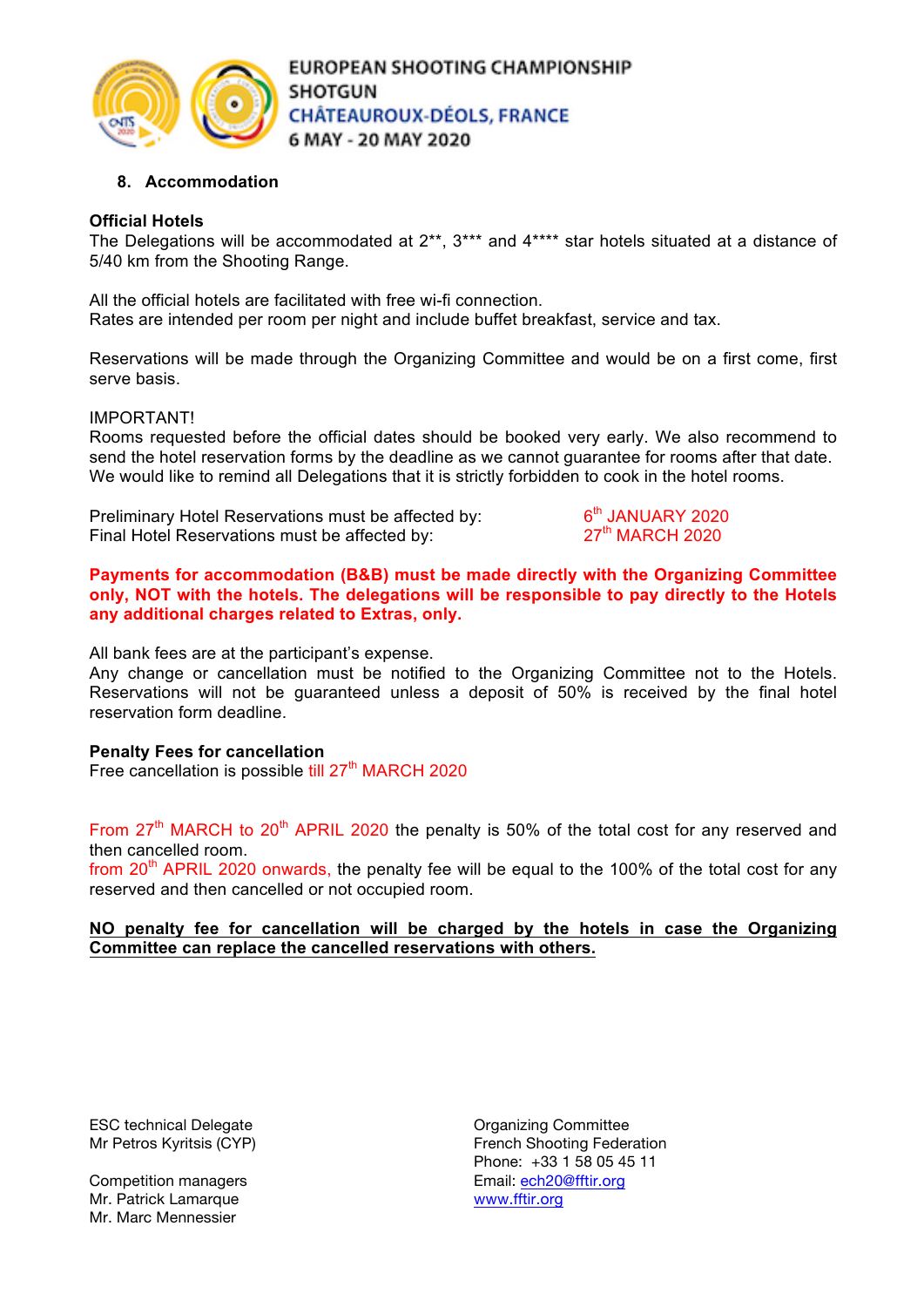

#### **List of the Official Hotels**

### **AREA 1 – CHÂTEAUROUX**

| <b>Hotel Colbert Best Western ****</b><br>Single | Distance to shooting range 5,6 km<br>151€ |
|--------------------------------------------------|-------------------------------------------|
| Twin / Double                                    | 162€                                      |
| <b>Ibis Chateauroux***</b><br>Single             | Distance to shooting range 6,2 km<br>94€  |
| Twin / Double                                    | 101€                                      |
| <b>Kyriad Hotel ***</b>                          | Distance to shooting range 8.1 km         |
| Single                                           | 86€                                       |
| Double                                           | 94€                                       |
| <b>Hotel Campanile Saint Maur**</b>              | Distance to shooting range 18 km          |
| Single                                           | 96€                                       |
| Double                                           | 107€                                      |
| Twin                                             | 117€                                      |

#### **AREA 2 – DEOLS**

Single 79€ Twin / Double 89€

## Single 81 $\epsilon$ Double 91€ Triple  $100<sup>\epsilon</sup>$

Confort (single or double) 111€<br>Suites (single or double) 131€ Suites (single or double) 1 Duplex of 4 people (on demand only) 164€/person

Twin  $\qquad \qquad$  117 $\in$ 

Single 93€ Double 116€

#### **AREA 3 – ISSOUDUN**

Single 85 $\varepsilon$ Twin / Double 107€ Triple 128€

ESC technical Delegate **Committee** Committee

Mr. Patrick Lamarque **WARES** WWW.fftir.org Mr. Marc Mennessier

**B&B Hotel Déols** Distance to shooting range 6,1 km

**Ibis Budget Déols** Distance to shooting range 6,2 km

**Relais Saint Jacques\*\*\*\*** Distance to shooting range 7,0 km

**ACE Hotel \*\*** Distance to shooting range 6,1 km

**Hôtellerie Jules Chevalier \* \*** Distance to shooting range 28,7km

Mr Petros Kyritsis (CYP) The Contract of French Shooting Federation Phone: +33 1 58 05 45 11 Competition managers **Email:** ech<sub>20@fftir.org</sub>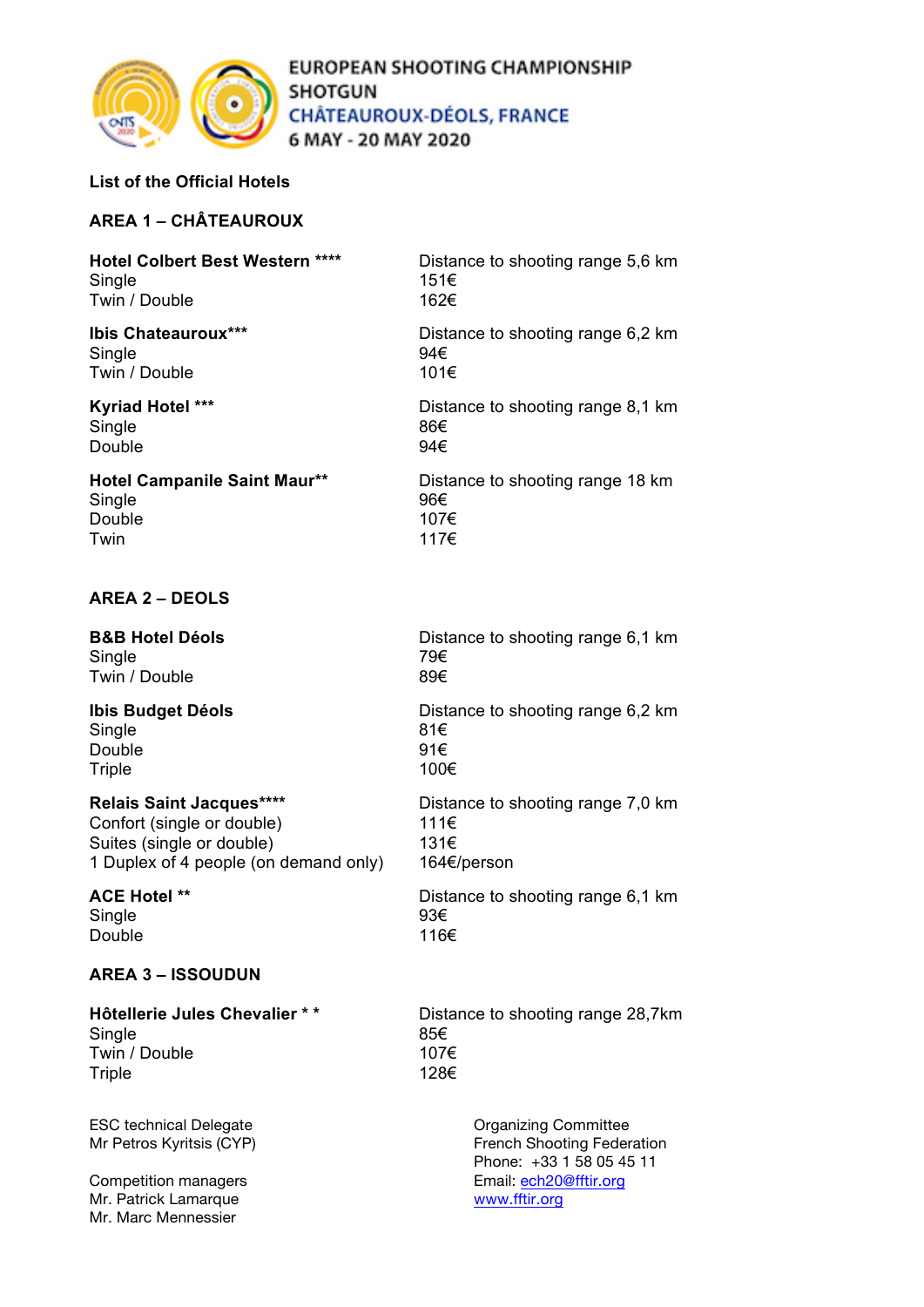

| <b>Hôtel Campanile **</b>      | Distance to shooting range 30 km  |
|--------------------------------|-----------------------------------|
| Single                         | 97€                               |
| Twin / Double                  | 117€                              |
| Hotel inn design Resto Novo ** | Distance to shooting range 30 km  |
| Single                         | 67€                               |
| Twin / Double                  | 74€                               |
| Triple                         | 92€                               |
| Family (4 people)              | 114€                              |
| <b>AREA 4 - VIERZON</b>        |                                   |
| Arche Hotel ***                | Distance to shooting range 59,3km |
| Single                         | 84€                               |
| Double                         | 93€                               |

Twin  $\sim$  106 $\in$ Triple 132€

#### **Hotel Continental \* \* \*** Distance to shooting range 61,5km Single 74€<br>Double 91€ Double Twin  $99<sup>€</sup>$

Single 94€ Double 111€

#### **Kyriad Design Enzo Vierzon \* \* \*** Distance to shooting range 68 km Single or Twin 91€-101€

Triple  $\qquad \qquad \qquad$  125 $\in$ 

*Price is to be confirmed*

# Single 116€

Double 132€ Triple 152€

# **B&B Vierzon** \* \* \* Distance to shooting range 62 km

**Ibis Styles Vierzon \* \* \*** Distance to shooting range 62,6km

### **Google map:**

https://www.google.com/maps/d/edit?mid=1- RbMmlekhO6lVYW1dDoDHIl3dhkKlBUj&ll=46.813886312100536%2C1.7327073353044398&z=11

ESC technical Delegate **Committee** Committee

Mr. Patrick Lamarque **WARES** WWW.fftir.org Mr. Marc Mennessier

Mr Petros Kyritsis (CYP) The Contract of Petros Kyritsis (CYP) French Shooting Federation Phone: +33 1 58 05 45 11 Competition managers **Email:** ech<sub>20@fftir.org</sub>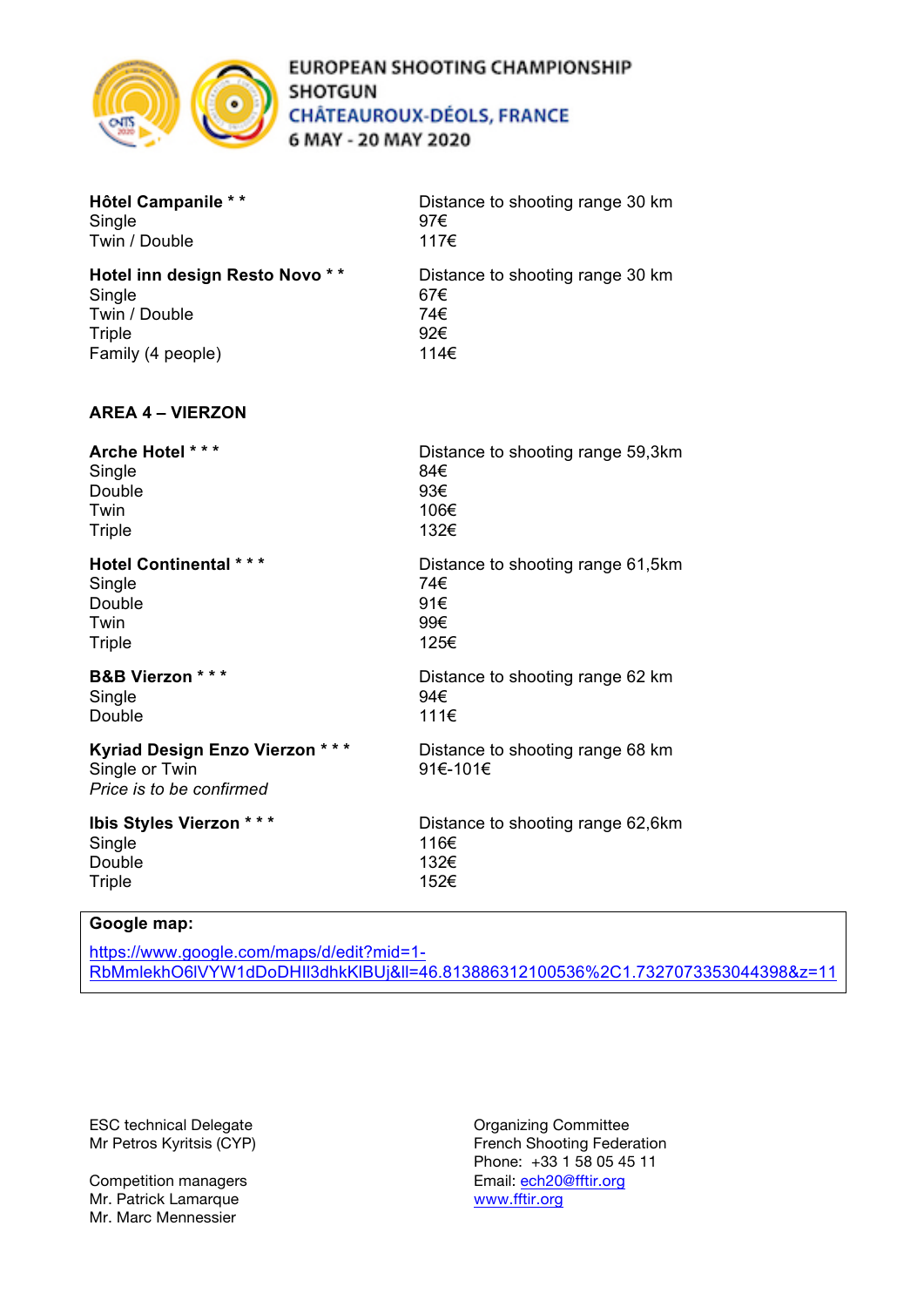

## **1. Travel and Transportation**

### **Travel – Arrival**

C.N.T.S. can be reached by: Car Highway A20 Paris-Toulouse, exit: Châteauroux-Centre Train Paris-Toulouse line, stop: Châteauroux Plane Paris Orly (ORY) Paris Charles-de-Gaulle (CDG)

#### **Airport pick up – Transportation to the Official Hotels (and return for departure)**

The Official airports for the European Championship 2020 are PARIS ORLY (ORY) - the distance to the range is 250 km – and PARIS CHARLES DE GAULLE (CDG) – the distance to the hotels approx. 300 km.

Transfers from/to Paris airports (Orly and Charles de Gaulle) will be arranged by the OC. The transportation fee for this service will be EUR 50,00 per Person, one way. This service will start on the 5<sup>th</sup> MAY 2020

The Delegations deciding to arrive before 5th MAY or leave after 20th MAY 2020 will have to make their own arrangements otherwise, on request, the Organizing Committee will organize assistance and/or transportation at the cost of €75 per person, one way

VERY IMPORTANT: All transportation services requested in the "Final Travel Form", not cancelled within three (3) days before arrival, will be liable to a cancellation fee amounting to €25 per person, payable to the Organizing Committee according to the number of passengers appearing in the "Final Travel Form" for which the service has been required.

No assistance or transportation will be provided to the participants lodged in unofficial hotels.

### **IMPORTANT!**

The transportation time between Charles de Gaulle (CDG) and Châteauroux is around 4h30/5h00 by bus (crossing Paris from north to the south can take a lot of time), that is why the organization committee is obliged to organize a precise schedule program: only 3 shuttles will be organized per day from Paris airports to Châteauroux on the  $5<sup>th</sup>$  and  $6<sup>th</sup>$  of May with the following departures from  $CDG : 9:00 - 12:00 - 18:00$  and from ORY : 10:00 - 13:00 - 19:00

If some teams arrive after 18:00 in CDG or 19:00 in ORY the cost of transfer will be €75 per person one way

#### **The way back timing shuttles will be communicated at the range to the delegations.**

ESC technical Delegate **Committee** Committee

Mr. Patrick Lamarque **WARES** WWW.fftir.org Mr. Marc Mennessier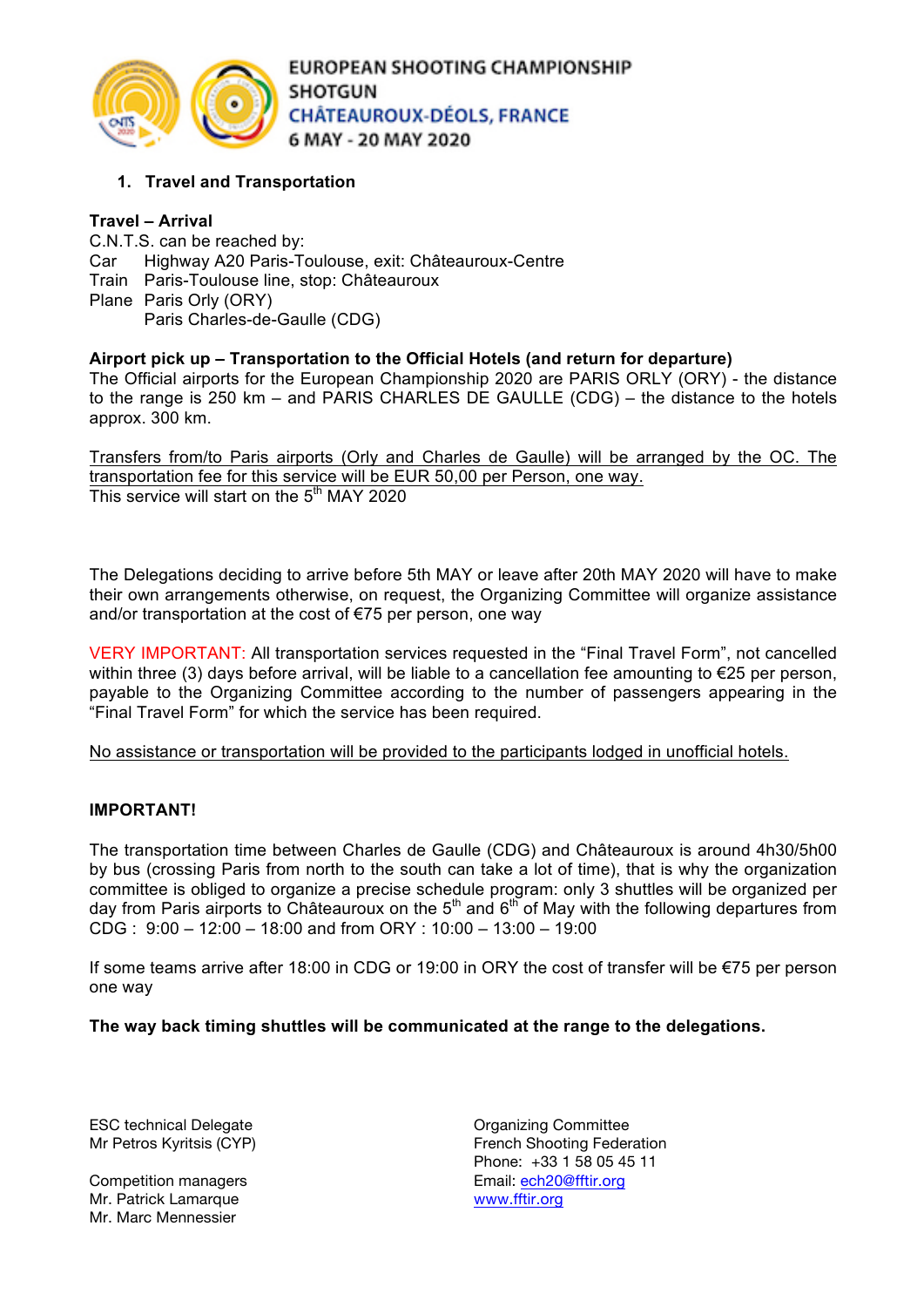

#### **Local Transportation – Shuttle Service**

The Organizing Committee as from  $6<sup>th</sup>$  MAY 2020 will arrange local transportation between the official hotels and the shooting range

In case of accommodation in unofficial hotels, the local transportation has to be arranged by the participants. Car Rentals are available at the airports and downtown Châteauroux.

#### **2. Competition Related Procedures at the Shooting Range**

#### **Technical Meeting**

The Technical Meeting will take place on  $7<sup>th</sup>$  MAY 2020 at the shooting range.

Each participating ESC Member Federation should have at least one representative present to receive updated information regarding Final Competition Schedule (including Training Schedule), draw procedures and other important issues related to the European Championship.

#### **Storage of Firearms and Ammunition**

Storage of guns and ammunition will be available at the armory on the shooting range. Athletes are also permitted to take their shotguns in the hotel room provided they do not let them unattended.

#### **Ammunition**

The use of steel pellets is not allowed. Three (3) international brands of ammunition will be available for sale at the shooting range. For interested nations, please fill and send back the "preliminary order ammunition form" (Annex 10).

#### **Doping Control Tests**

The French Anti Doping Agency (AFLD) will conduct Doping Controls Tests according to the ISSF Anti-Doping Rules and the ISSF Test Distribution Plan 2020 under the supervision of the ESC Technical Delegate.

#### **3. Ceremonies**

#### **Opening and Closing Ceremony**

The Opening Ceremony will take place on  $7<sup>th</sup>$  MAY 2020 late afternoon (further details will follow). The Closing Ceremony will take place on 19<sup>th</sup> MAY 2020 after the last Victory Ceremony. A closing buffet will follow for all delegations.

#### **Victory Ceremony**

The Victory Ceremonies will take place at the shooting range immediately after the end of each Finals (see also: Final Competition Schedule).

During the ceremonies the athletes are required to present themselves in their official national uniform or national tracksuits (tops and bottoms).

#### **Flags and Anthems**

Each participating nation is required to bring one (1) national flag (approx. size 100x150cm) and (1) national anthem on standard CD or USB Key (40-50 seconds).

ESC technical Delegate **Committee** Committee

Competition managers example and the mail: ech20@fftir.org Mr. Patrick Lamarque **WARES** WWW.fftir.org Mr. Marc Mennessier